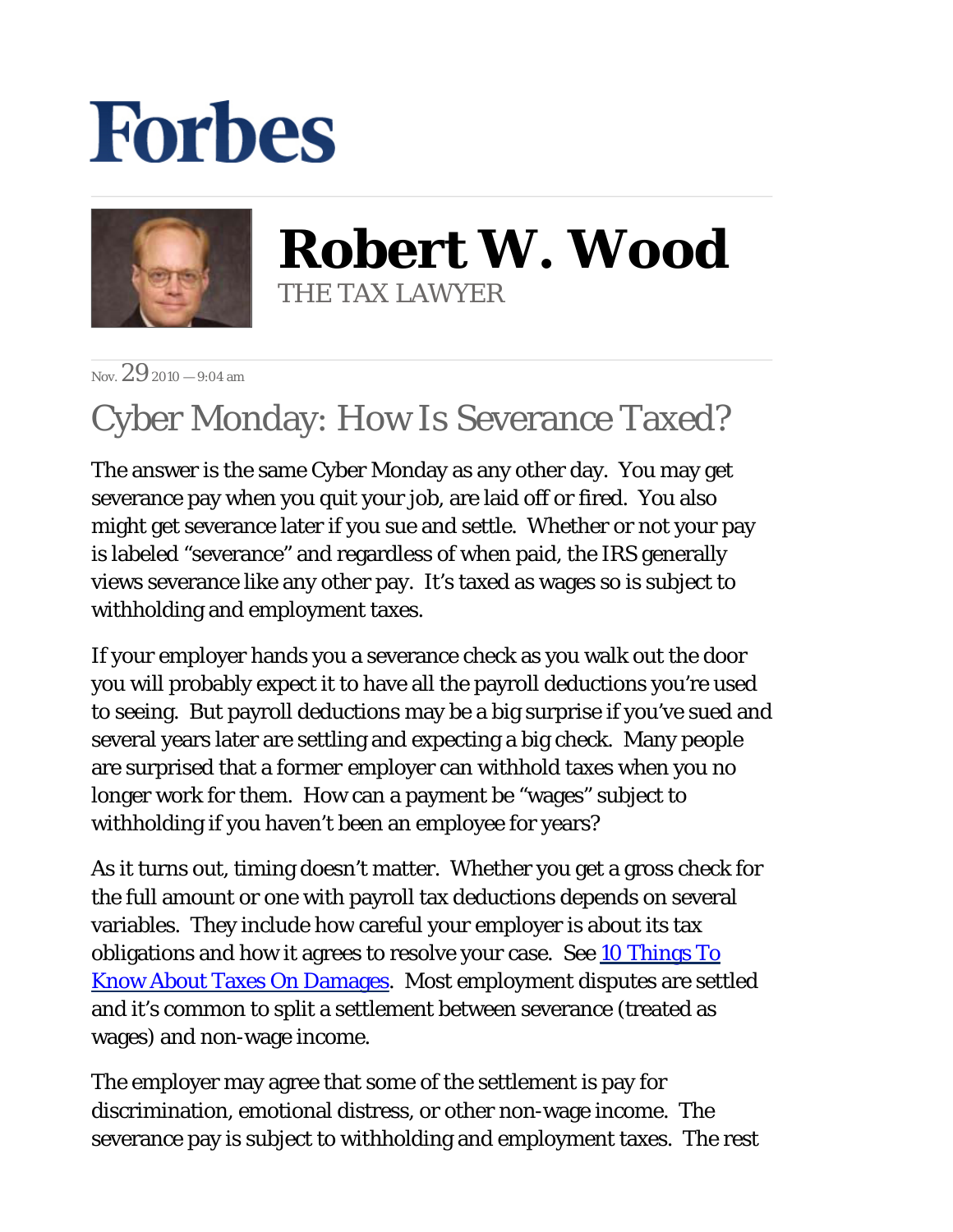would be paid on a gross check with no withholding and reported on a [Form 1099.](http://www.irs.gov/pub/irs-pdf/f1099a.pdf) See [10 Things You Should Know about 1099s.](http://www.forbes.com/2010/01/27/irs-1099-computer-matching-audits-personal-finance-robert-wood.html)

**Two Components.** There are two parts to the tax puzzle, income tax withholding and employment taxes. Income tax withholding is simply the employer deducting tax money according to withholding tables and sending it to the IRS under your Social Security number. Then in January of the following year the company will issue an IRS [Form W-2](http://www.irs.gov/pub/irs-pdf/fw2.pdf) showing your total income and the taxes withheld.

While you might regard the income tax withholding part of the equation as mere timing, the employment tax gets expensive. The employer and employee each pay half the employment tax. From the first \$106,800 of your wages, you pay 7.65%. So does your employer. Beyond that amount, you pay 1.45%, as does your employer.

There's recently been a controversy in the courts over whether all severance pay should be subject to employment taxes. Severance pay arguably isn't for services that *have been* rendered, but for services that will **never** be rendered. The IRS position is that any severance pay is subject to employment taxes. However, a district court in Michigan recently held payments made to involuntarily terminated workers by a company going out of business were not wages for FICA purposes. See *[United States v. Quality Stores, Inc](http://appellatetax.com/files/2010/07/quality-stores-district-court-opinion.pdf)*[.](http://appellatetax.com/files/2010/07/quality-stores-district-court-opinion.pdf)

The Sixth Circuit Court of Appeals is due to decide the case on appeal. The [American Payroll Association](http://info.americanpayroll.org/pdfs/gov/Quality_Stores_Amicus_Brief.pdf) has filed an *amicus curiae* (friend of the court) brief supporting the view that FICA tax should not apply. In 2008, the IRS won a similar case in the Federal Circuit. See *[CSX Corp. v.](http://www.cafc.uscourts.gov/images/stories/opinions-orders/07-5003.pdf)  [United States](http://www.cafc.uscourts.gov/images/stories/opinions-orders/07-5003.pdf)*. That case says any such payments are subject to FICA.

It's best and safest to assume that pay labled "severance" will face employment taxes. The same is true for pay constituting severance, regardless of how it is labeled.

For more, see:

[Beware Personal Liability For Employee Taxes](http://blogs.forbes.com/robertwood/2010/11/11/beware-personal-liability-for-employee-taxes/)

[Criminal Penalties For Misclassifying Independent Contractors?](http://blogs.forbes.com/robertwood/2010/10/15/criminal-penalties-for-misclassifying-independent-contractors/)